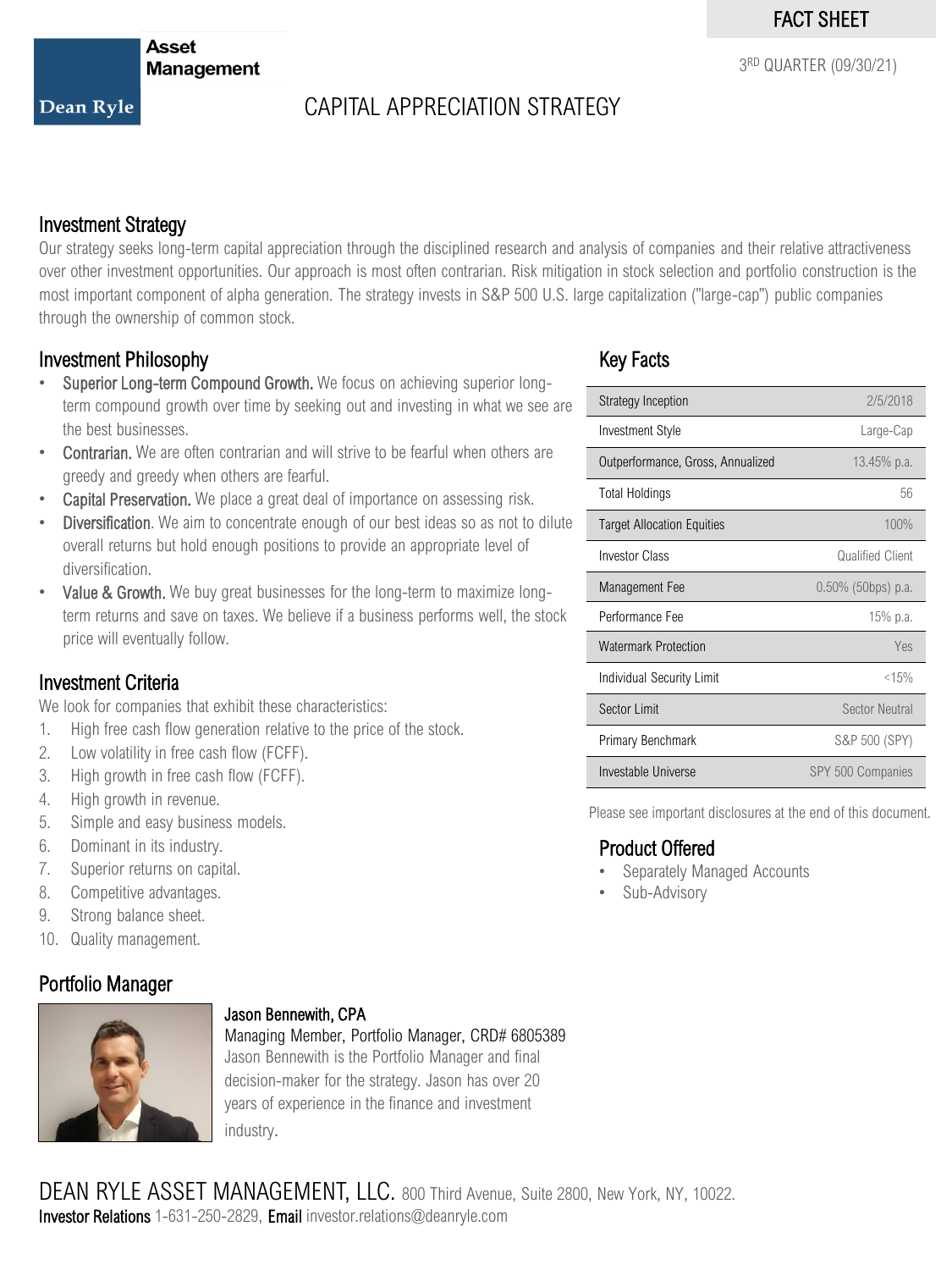3 RD QUARTER (09/30/21)

**Asset Management** 

#### Dean Ryle

# CAPITAL APPRECIATION STRATEGY

Top Sectors

# Top Ten Holdings

| DISCOVER FINANCIAL SERVICES | 6.90% |
|-----------------------------|-------|
| <b>SYNCHRONY FINANCIAL</b>  | 6.44% |
| ALLIANCE DATA SYSTEMS CORP  | 6.10% |
| DXC TECHNOLOGY CO           | 6.03% |
| <b>BOEING CO/THE</b>        | 4.78% |
| FORD MOTOR CO               | 3.93% |
| OCCIDENTAL PETROLEUM CORP   | 3.23% |
| PRUDENTIAL FINANCIAL INC.   | 3.11% |
| BROADCOM INC                | 2.93% |
| SANTANDER CONSUMER USA HOLD | 2.89% |

| <b>Financials</b>         | 32.11%   |
|---------------------------|----------|
| Technology                | 17.73%   |
| <b>Consumer Cyclicals</b> | 13.37%   |
| Industrial                | 11.96%   |
| Healthcare                | 7.30%    |
| Consumer Non-Cyc          | 6.89%    |
| Energy                    | 5.51%    |
| <b>Real Estate</b>        | 2.38%    |
| Telecomm                  | 1.53%    |
| <b>Basic Materials</b>    | $0.80\%$ |

### Performance | Average Annualized Total Returns | February 5, 2018 (Inception) to September 30, 2021

|                                                               | <b>MTH</b> | <b>QTR</b> | 1 Year | 2 Year<br>Annualized | 3 Year<br>Annualized | Since<br>Inception<br>Annualized<br>(2/5/2018) |
|---------------------------------------------------------------|------------|------------|--------|----------------------|----------------------|------------------------------------------------|
| <b>CAPITAL APPRECIATION</b><br><b>COMPOSITE</b> (Gross)       | $-3.6\%$   | $-5.5\%$   | 86.6%  | 55.5%                | 35.8%                | 31.7%                                          |
| <b>CAPITAL APPRECIATION</b><br><b>COMPOSITE</b> (Net of Fees) | $-3.7\%$   | $-5.6\%$   | 82.1%  | 53.0%                | 33.9%                | 30.0%                                          |
| S&P 500 INDEX (SPY)                                           | $-8.1\%$   | 0.9%       | 38.4%  | 27.6%                | 19.9%                | 18.2%                                          |
| <b>RELATIVE PERFORMANCE</b><br>(Net of Fees)                  | 4.4%       | $-6.6%$    | 43.7%  | 25.4%                | 14.0%                | 11.8%                                          |

Past performance shown here is that of the Dean Ryle Asset Management Composite ("the Composite"). Performance for periods over one year are annualized figures. Returns are calculated using time-weighted rate of return. Past performance does not guarantee future results. Performance is unaudited. "Net of fees" returns means net of management fees, performance fees and brokerage/trading costs. Performance includes reinvestment of dividends and margin.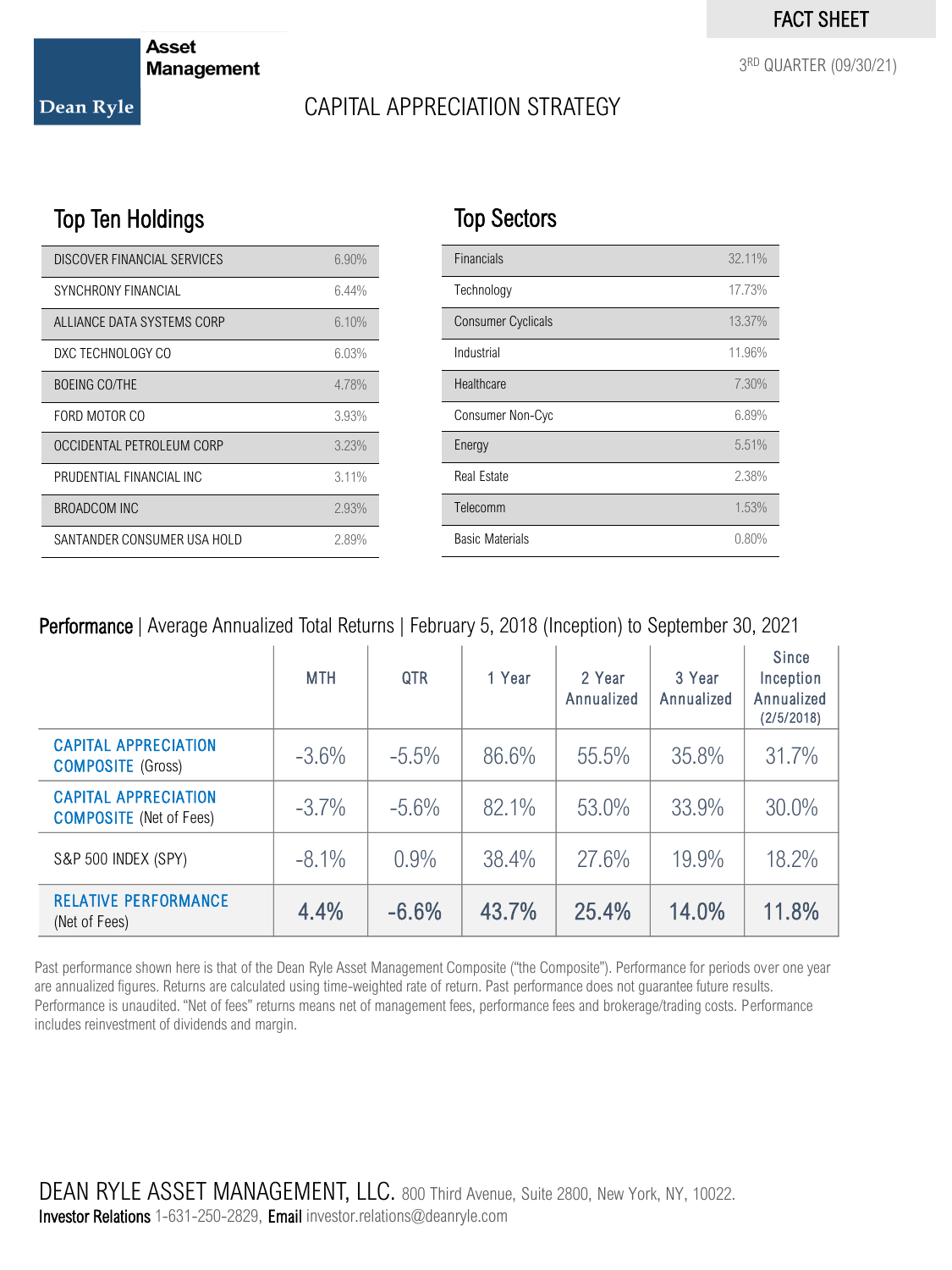### FACT SHEET

**Asset Management** 

3 RD QUARTER (09/30/21)

Dean Ryle

# CAPITAL APPRECIATION STRATEGY

### Cumulative Returns, Gross, Versus S&P 500 (SPY) | February 5, 2018 (Inception) to September 30, 2021



### Cumulative Returns, Net of Fees, Versus S&P500 (SPY) | February 5, 2018 (Inception) to September 30, 2021



DEAN RYLE ASSET MANAGEMENT, LLC. 800 Third Avenue, Suite 2800, New York, NY, 10022. Investor Relations 1-631-250-2829, Email investor.relations@deanryle.com